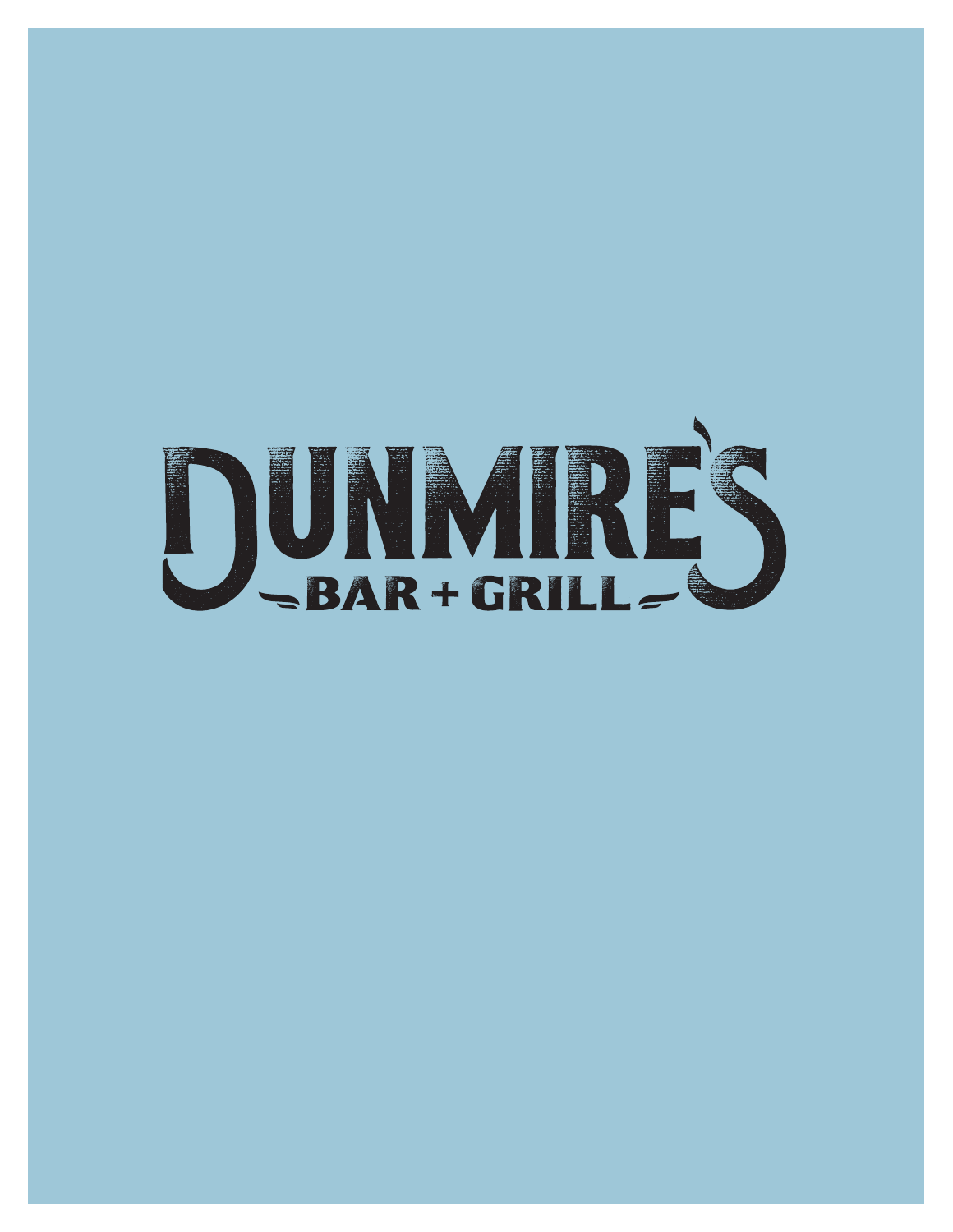# APPETIZERS

**DUNMIRE'S FRIES..................................\$13.99** Loaded with shredded pork and smothered in our house made spicy cheese sauce.

**CHICKEN DRUMMIES.............................\$13.99** Tender breaded chicken served with spicy ranch.

**NOT YOUR NORMAL SPIN DIP** NEW!**....\$14.99** Classic spinach artichoke dip twisted our way, served with pita bread. Serves 2 -3 people

### **FRESH CUT DEEP FRIED GREEN**

**BEANS.......................................................\$11.99** Hand cut in house, lightly breaded and deep fried. Served with our signature cheese sauce.

**DUNMIRE'S DILLA..................................\$13.99** Chicken sautéed with fresh cut onions, grilled to perfection with our signature cheese sauce.

**BACON FRIES..........................................\$13.99** Our French fries piled high with bacon then doused with cheese sauce.

**CHEESE CURDS ......................................\$12.99** Wisconsin's finest curds lightly breaded and fried to perfection. Served with marinara.

**CHILEEN'S BAKED CAULIFLOWER** NEW! **...........................\$12.99** Buffalo cauliflower baked and served with bleu cheese and ranch dressing.

**MACHO NACHOS ...................................\$15.99** Dunmire chips smothered with cheese. Your choice of pork, chicken, or beef. Topped

with onions, tomatoes, jalapenos and pico de gallo. Served with sour cream. **CHICKEN STRIPS....................................\$13.99**

Meaty, crunchy and fried to perfection. Served with BBQ sauce.

**CHICKEN WINGS ....................................\$15.99** Seasoned and deep fried, served with choice of sauce. Buffalo | Sweet 'n Spicy | Teriyaki Chris' Wing Sauce

### **WALLEYE FINGERS**

 FAMILY FAVORITE!**....................................\$16.99** Lightly breaded with secret family recipe.

**ARABELLA'S PRETZE.............................\$15.99** Large Bavarian dough pretzel served with both of our house made five cheese sauce and spicy cheese sauce.

**SARAH'S STEAK BITES** NEW! **..............\$21.99** Choice sirloin tips dusted with Cajun seasoning and sautéed. Finished with a drizzle of house made bacon Gorgonzola cheese sauce.

**DUNMIRE'S CHIPS .................................\$12.99** Smothered in our house made five cheese sauce served with jalapenos, salsa and sour cream.

### **ALISSA'S GORGONZOLA**

**CHEESE BREAD** NEW! **...........................\$14.99** Sliced baguette drizzled with garlic infused olive oil and served with our signature bacon Gorgonzola cheese sauce. Serves 2-3 people

**NAPOLEON'S TOTS.................................\$15.99** Tater tots topped with bacon jam and covered with another one of Chris' unique sauces.

**DEEP FRIED PICKLES .............................\$11.99** House breaded deep fried pickle chips served with spicy ranchero sauce.

### **ERNIE'S FAMOUS BLEU**

**CHEESE CURDS** NEW! **..........................\$13.99** Crafted in house, these bleu cheese nuggets are beer battered and deep fried to perfection.

| SWEET POTATO FRIES \$9.99      |  |
|--------------------------------|--|
|                                |  |
|                                |  |
| <b>HOUSE MADE CHIPS \$7.99</b> |  |

# SOUP & SALADS

*All salads come with corn bread with honey butter. Make any salad a wrap, just ask! Add chicken, shrimp or tofu to any salad.*

**CHICKEN WILD RICE SOUP** Crock \$6.99 | Cup \$4.99

**MIMI C'S CHILI (SEASONAL)** Crock \$6.99 | Cup \$4.99

### **SOUTHERN STYLE CHICKEN \$13.99**

Grilled chicken fillet dusted with Cajun seasoning served with fresh mango salsa, shredded cheese and tomato with a side of spicy ranch. Sub tofu for the chicken as a vegan option.

### **CAESAR SALAD \$11.99**

Fresh romaine fillets tossed with house made Caesar dressing topped with croutons and shredded Parmesan. Add chicken for \$2.00 Add walleye for \$6.00

### **RHODE'S UGLY SALAD** NEW! **\$16.99**

Fresh garden greens with triple pepper blend, green olives, mushrooms, onions, shredded cheese, tomato wedges, French fries and buffalo chicken strips. Served with ranch dressing.

### **TACO SALAD \$13.99**

Choice of chicken, pork, beef or tofu with fresh lettuce, lime salsa, shredded cheese and served with a side of salsa and sour cream.

**LOBSTER BISQUE** Crock \$6.99 | Cup \$4.99 **ASK YOUR SERVER ABOUT THE SOUP OF THE DAY** Crock \$6.99 | Cup \$4.99

### **AVOCADO DELIGHT \$14.99**

Fresh salad mix served with sliced avocado, bacon, tomato, onion, cucumber, shredded cheese and Chris's dressing. Add chicken for \$2.00 Add walleye for \$6.00

### **CHAZ'S BERRY SALAD** NEW! **\$17.99**

Garden Greens with fresh strawberries, blackberries, raspberries and candied nuts. Served with blueberry pomegranate dressing and parmesan Romano cheese blend.

### **ALEXIS'S GARDEN** NEW! **\$15.99**

Mixed Greens with tomato, cucumber, mushrooms, triple pepper blend, onions, and avocado. Served with garlic shallot dressing.

### **DINNER SALAD \$5.99**

Salad mix with tomato wedge, cucumber, shredded cheese, onion and croutons.

*Consuming raw or undercooked meat, poultry, seafood, shellfish, or eggs may increase your risk of foodborne illness.*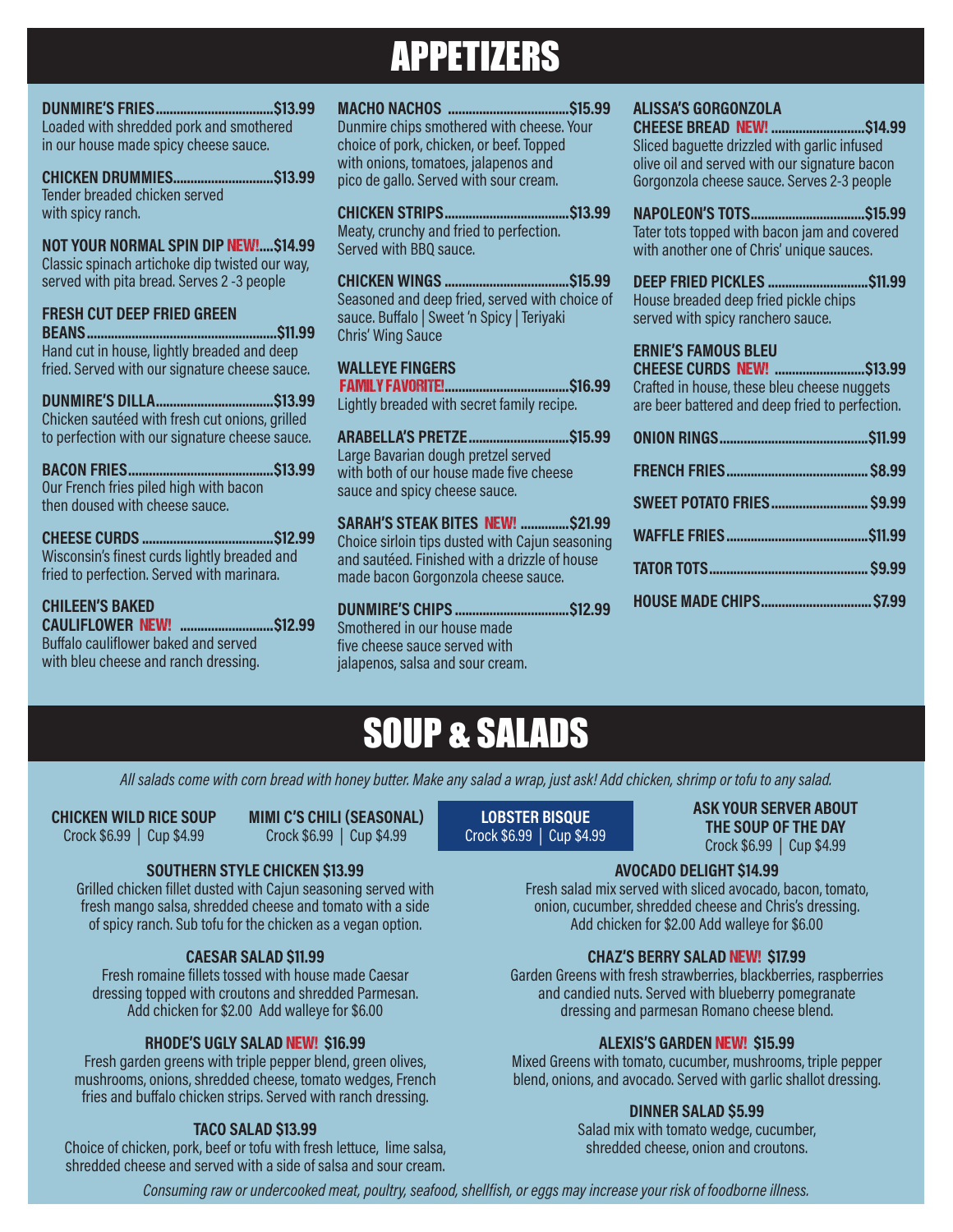# BURGERS

### *All burgers cooked to medium | medium well Make it California style for \$1.25 TRY GLUTEN FREE BUN \$1 Make any burger a rice bowl at no additional charge*

### **AUNT BARB'S BURGER \$14.99**

Topped with bacon, cheddar, Swiss, lettuce, tomato, onion, BBQ sauce and honey mustard.

### **BRANDON'S BREAKFAST BURGER** NEW! **\$14.99**

Our famous burger patty served on a Belgian waffle with bacon, Canadian bacon and one fried egg. Finished with a drizzle of locally tapped maple syrup and served with a sweet sauce made in house.

### **SAN MATEO BURGER \$13.99**

Topped with bacon, jalapenos, caramelized onions and pepper jack cheese.

**JUST A BURGER \$11.99** Add cheese \$1.00 Add bacon \$2.00

**HORSESHOE BURGER \$14.99** Open faced burger, Texas toast on the bottom topped with fries, bacon and spicy cheese sauce.

**UNCLE LOUI'S BURGER \$14.99** Bacon, avocado secret dressing and cheddar cheese.

### **NORTHERN WOODS BURGER \$14.99**

Bacon, sautéed peppers, onion ring, cheddar cheese and BBQ sauce.

**BACON JAM BURGER \$14.99** Bacon jam, Cajun fried onion and pepper jack cheese. Substitute chicken for \$1.00

**MUSHROOM & SWISS \$13.99** Sautéed mushrooms and melted Swiss cheese.

### **PATTY MELT \$13.99** Rye bread, melted Swiss and cheddar cheese with caramelized onions.

### **DUNMIRE BURGER \$21.99**

Double patties with bacon, sautéed onions, pepper jack cheese topped with Cajun fried onions, lettuce, onion, tomato and Chris' sauce.

### **THE PORKER** NEW! **\$15.99**

Hamburger patty topped with BBQ pulled pork, Dunmire's signature bacon jam and Canadian bacon. All topped with cheddar cheese and house slaw.

### **A-1 BURGER \$15.99**

Topped with bacon, caramelized onions, A-1 steak sauce and Swiss cheese.

**ALYSSA'S OLIVE BURGER \$13.99**

Big green olives and Swiss cheese.

### **BELLA'S BURGER**  MUST TRY! **\$15.99**

Topped with bacon jam, fried egg and cheddar cheese.

# SANDWICHES

*All burgers and sandwiches are served with chips. | Upgrade to French Fries \$1 | Onion Rings, Tots, Waffle Fries, or Sweet Potato Fries \$1.99*

### **CHICKEN AVOCADO .......... \$14.99**

Grilled chicken fillet topped with sliced avocado, fresh pico de gallo and lettuce.

### **CHICKEN CARBONARA**

FAVORITE!**............................. \$14.99** Grilled chicken fillet topped with sautéed mushrooms, bacon, Swiss and carbonara sauce.

### **GRILLED CHICKEN**

**BREAST............................... \$12.99** Grilled and topped with American cheese.

### **BLT....................................... \$13.99** Tons of applewood smoked bacon piled high, topped with lettuce, tomato, and mayo. Add avocado for \$2.00

**DUNBAR DIP ...................... \$14.99** Thin sliced prime rib smothered in cheese sauce served with au jus.

**PHILLY DIP.......................... \$15.99** Thin sliced prime rib, sautéed peppers, onions, mushrooms with our signature cheese sauce.

### **NOT YOUR AVERAGE**

**REUBEN .............................. \$14.99** Rye bread, corned beef piled high topped with cheese. sauerkraut, caraway blend and 1000 island dressing.

**SHAWNA SAMMI** NEW! **.... \$14.99** Slow roasted pork is shredded and crowned with pepperoncini, avocado and

garlic parmesan sauce. **POT ROAST SANDWICH.... \$14.99**

Slow cooked pot roast served on Texas toast with sautéed onions and Swiss cheese.

**BBQ PULLED PORK ........... \$14.99** Slow roasted shredded pork, drenched with house made BBQ sauce and bacon jam.

**OPEN FACED HOT BEEF.... \$13.99** Pot roast served on Texas toast and piled high with mashed potatoes and gravy.

**D-CUBANO.......................... \$13.99** Pulled pork, Canadian bacon, Swiss cheese, pickles and house made mustard sauce.

### **THE STOOOOGIE** NEW! **..... \$13.99** Dunmire's famous beef

pot roast is sauteed with jalapenos, pepperoncini and caramelized onions all stuffed in a bun and topped with melted pepper jack cheese.

### **GRILLED CHEESE MAC &**

**CHEESE............................... \$14.99** A grilled cheese stuffed with bacon, mac n cheese & roasted red peppers.

### **DUNMIRE'S HEALTHY**

**CHICKEN............................. \$14.99** Grilled chicken fillet served on a bib of lettuce with fresh mango salsa. Served with house made dressing and celery sticks.

### **THE GREAT BAM-BENO .... \$15.99** Grilled chicken filet with Canadian bacon, applewood bacon,

sautéed mushrooms, Swiss cheese and Chris' wing sauce.

### **CRAB-A-GAIL CHICKEN**

**SANDWICH** NEW! **.............. \$13.99** Grilled chicken breast filet is dressed in our house made teriyaki and served with fresh apple brussel slaw and garlic aioli.

### **WALLEYE SANDWICH....... \$16.99**

Deep fried or broiled served on a hoagie with lettuce, lemon and tartar sauce.

### **GRANDPA'S**

**FISH & CHIPS..................... \$15.99** Icelandic cod fillets lightly battered in grandpa's recipe, deep fried to perfection and served with Dunmire chips.

### **FISH & SHRIMP ................. \$16.99**

Icelandic cod fillets lightly battered in grandpa's recipe and served with butterflied panko breaded shrimp.

## **BRITTANY'S**

**BIG DILL** NEW! **.................. \$12.99** Grilled Texas toast with cheddar, Swiss and American cheeses. Topped with dill pickle chips and drizzled with honey mustard.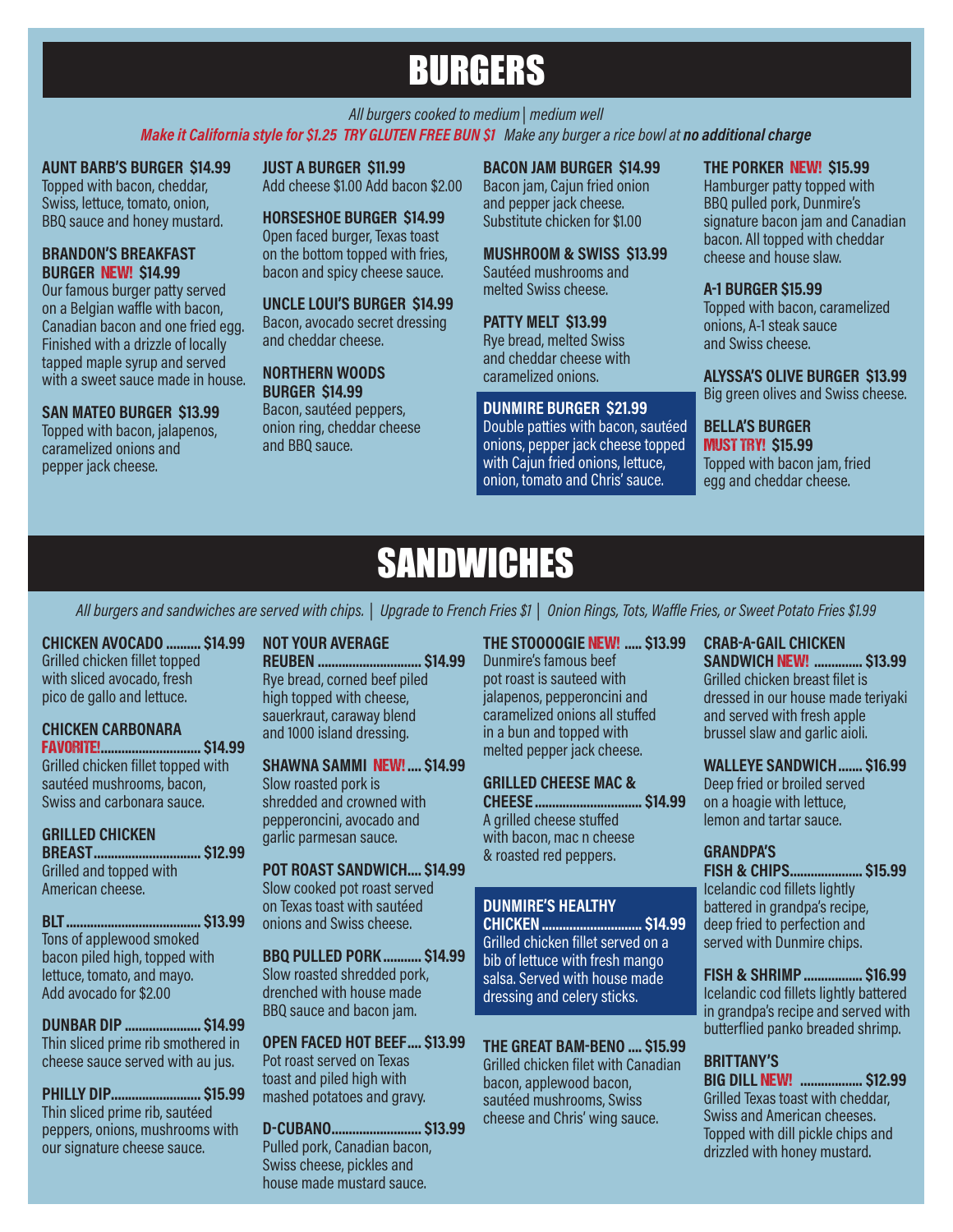# STREET TACOS & GYROS

*All tacos are served with corn and flour tortillas and come with a side of apple brussel slaw.*

| <b>JOSE'S BEEF TACOS NEW!</b>                                                                                                          | \$11.99       |
|----------------------------------------------------------------------------------------------------------------------------------------|---------------|
| Seasoned beef and shredded cheese with fresh pico de gallo.                                                                            |               |
| <b>POT ROAST TACOS.</b><br>Slow cooked shredded pot roast on a flour tortilla served<br>with roasted red pepper sauce and Cajun onion. | <b>S13.99</b> |
| <b>PULLED PORK TACOS</b>                                                                                                               | <b>S13.99</b> |
| Spicy marinated shredded pork on a flour tortilla<br>served with our fresh lime salsa.                                                 |               |
| <b>CHICKEN TACOS.</b>                                                                                                                  | <b>S13.99</b> |
| Diced chicken topped with our house made                                                                                               |               |
| five cheese sauce and fresh pico.                                                                                                      |               |
|                                                                                                                                        |               |
|                                                                                                                                        |               |

# SIDES

| Available after 5 pm                                              |  |
|-------------------------------------------------------------------|--|
|                                                                   |  |
| <b>BROCCOLI WITH CHEESE SAUCE  \$5.99</b><br>Add bacon for \$1.00 |  |
|                                                                   |  |
|                                                                   |  |
|                                                                   |  |
| APPLE BRUSSEL SLAW  \$4.99                                        |  |

**MATT'S CAULIFLOWER TACOS** NEW!**............................................. \$12.99** Steamed Cauliflower, topped with mango salsa and apple brussel slaw. Add chicken, steak or shrimp **FISH TACOS....................................................................................... \$15.99** Hand cut Icelandic cod, beer battered in house put on a flour tortilla, and served with fresh pico d gallo and a spiced ranch sauce.

**CRYSTAL'S GYROS.........................(1) \$13.99...........................(2) \$16.99** Seasoned lamb served on a pita with tzatziki sauce, onion and tomato.

**VEGAN FAJITA TACOS** NEW! **............................................................ \$13.99** Triple pepper blend, onions, roasted red peppers, roasted tomato and mushrooms sauteed with garlic. Add chicken, steak or shrimp

| <b>SAUGES</b><br>Additional sauces .60 cents |  |
|----------------------------------------------|--|
| <b>BUFFALO</b>                               |  |
| <b>SWEET AND SPICY</b>                       |  |
| <b>TERIYAKI</b>                              |  |
| <b>GARLIC PARMESAN</b>                       |  |
| <b>BBO</b>                                   |  |
| <b>CHRIS'S WING SAUCE</b>                    |  |
| <b>DUNBAR'S DRY RUB</b>                      |  |
| <b>CLASSIC DRY RUB</b>                       |  |
|                                              |  |

# **DESSERTS**

**ERNIE'S DEEP FRIED COOKIE DOUGH \$9.99 HOT FUDGE LAVA CAKE \$8.99 WAFFLE-BROWNIE DELIGHT \$10.99 ERICA'S CARROT CAKE \$9.99 EMILY'S ICE CREAM SUNDAE \$7.99**

# BUY A ROUND FOR THE COOKS! \$15

# **KIDS**

- **MAC & CHEESE \$7.99**
- **CHICKEN DRUMMIES \$8.99**

**GRILLED CHEESE \$7.99**

**FISH & CHIPS \$8.99**

**BURGER \$7.99** Add cheese for \$1.00 **CHICKEN TENDERS \$7.99**

**PERSONAL CHEESE PIZZA \$7.99**

**NO MEAT SPAGHETTI NOODLES \$7.99**

**SUBSTITUTE FRIES FOR A CUP OF FRUIT \$1.00**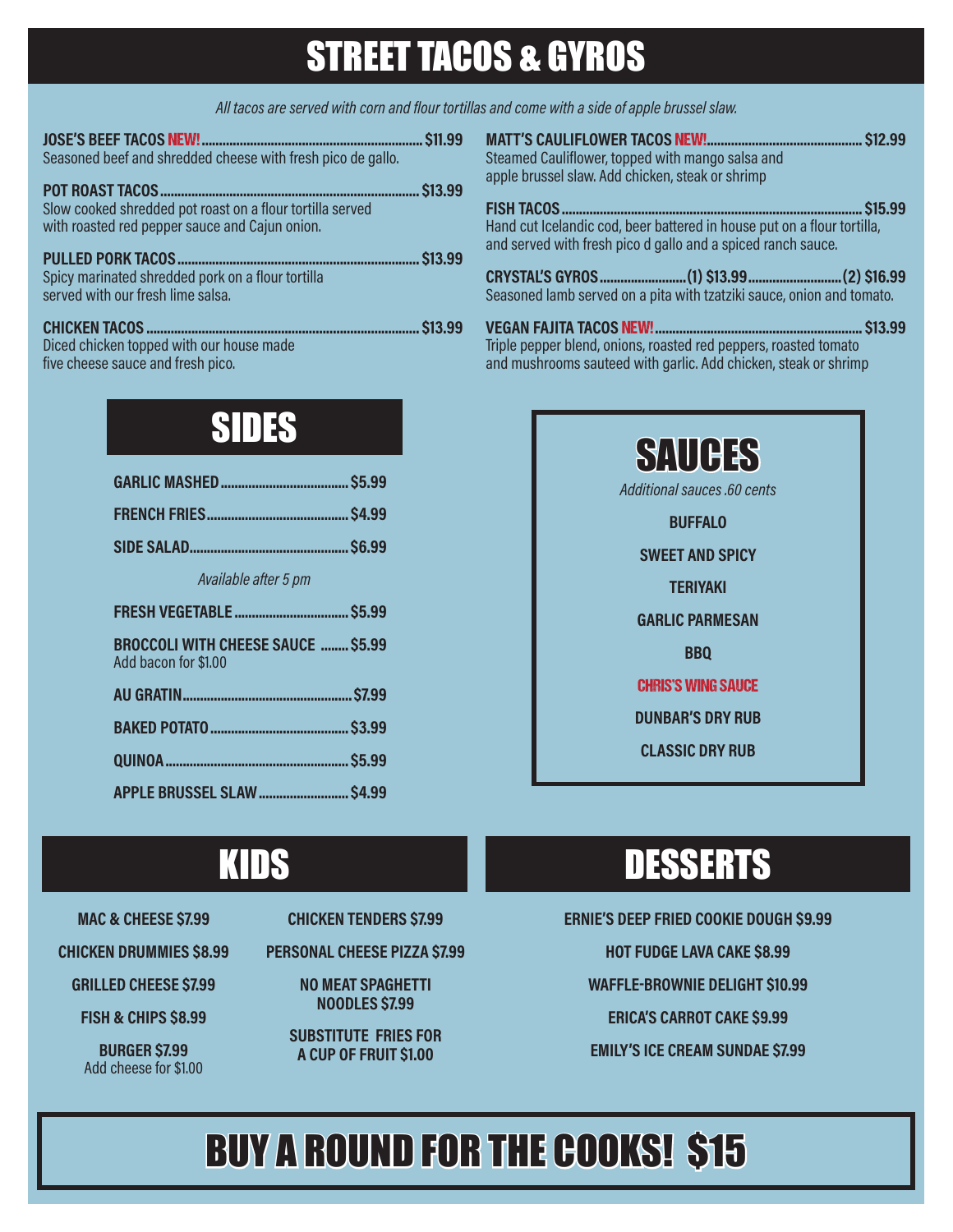# DINNERS & PASTAS

*All dinners are served with corn bread and honey butter. Add side salad for \$2*

| Chris' famous tator tot hot dish, no more needs to be said.                                                                                              |  |
|----------------------------------------------------------------------------------------------------------------------------------------------------------|--|
| Our slow roasted pot roast served with vegetables,<br>mashed potatoes and gravy.                                                                         |  |
| AARON'S BACON CHEESEBURGER MEATLOAF  \$16.99<br>House made and served with mashed potatoes and gravy.                                                    |  |
| Grilled chicken fillet topped with fresh mango salsa, garlic & roasted red<br>pepper sauce. Served with vegetable & mashed potatoes and gravy.           |  |
| Cavatappi pasta served with crispy chicken tenders topped with<br>applewood bacon and ranch. Sub tofu for the chicken as a vegan option.                 |  |
| Cavatappi pasta with chicken tenders dipped in Buffalo sauce with<br>ranch drizzled on top. Sub tofu for the chicken as a vegan option.                  |  |
| ROASTED GARLIC RED PEPPER CHICKEN ALFREDO \$17.99<br>Fettuccine served with our house made Alfredo sauce.<br>Sub tofu for the chicken as a vegan option. |  |

**PAIGE'S LOBSTER MAC** NEW! **........................................................ \$19.99** Cavatappi in lobster sauce and house-made five cheese sauce, topped with chunks of lobster.

**RICHIE'S YUZU PASTA** NEW! **.......................................................... \$21.99** Grilled chicken breast with broccoli, roasted tomato, mushroom on fettuccine in our signature Yuzu Alfredo sauce.

### **PASTA OF THE DAY** Chef's choice ask your server

**MAC OF THE DAY** Chef's choice ask your server

**ASK YOUR SERVER ABOUT OUR SATURDAY NIGHT CHEF SPECIAL** (while supplies last)

# ENTREES

*Entrees are served with your choice of two sides & corn bread with honey butter. Make your steak... Surf & Turf by adding shrimp, walleye or seafood!*

| Six jumbo sized broiled shrimp prepared with Cajun seasoning,<br>lemon and melted butter. Served with choice of two sides.<br>Six-ounce halibut fillet is grilled and glazed with our special honey<br>lemon sauce. Served with quinoa and fresh vegetable du jour.<br>Choose blackened, broiled, or deep fried. | <b>PRIME RIB</b><br>(Served Friday & Saturday Only)<br>Queen 13 oz. \$26.99   King 18 oz. \$31.99<br><b>Ask Your Server</b><br>(THE DUNBAR)<br>24 oz. \$42.99 |
|------------------------------------------------------------------------------------------------------------------------------------------------------------------------------------------------------------------------------------------------------------------------------------------------------------------|---------------------------------------------------------------------------------------------------------------------------------------------------------------|
|                                                                                                                                                                                                                                                                                                                  | 12 oz. cut in house. Add caramelized onions and mushrooms for \$1.50                                                                                          |
|                                                                                                                                                                                                                                                                                                                  | Make it a surf and turf add shrimp \$8.00                                                                                                                     |
| Broiled Icelandic cod, jumbo shrimp and a walleye filet that is drizzled                                                                                                                                                                                                                                         |                                                                                                                                                               |
| with a lobster cream sauce. Served with choice of two sides.                                                                                                                                                                                                                                                     | One-half pound of choice sirloin steak grilled to your                                                                                                        |
| <b>JOSH'S SHRIMP SCAMPI \$23.99</b>                                                                                                                                                                                                                                                                              | preference, topped with sauteed mushrooms and                                                                                                                 |
| Five jumbo shrimp sautéed in fresh garlic, onion, white                                                                                                                                                                                                                                                          | onions and served with your choice of two sides.                                                                                                              |
| wine butter and served with choice of two sides.                                                                                                                                                                                                                                                                 |                                                                                                                                                               |

# CHECK OUT THE BACK FOR UPCOMING EVENTS & MORE